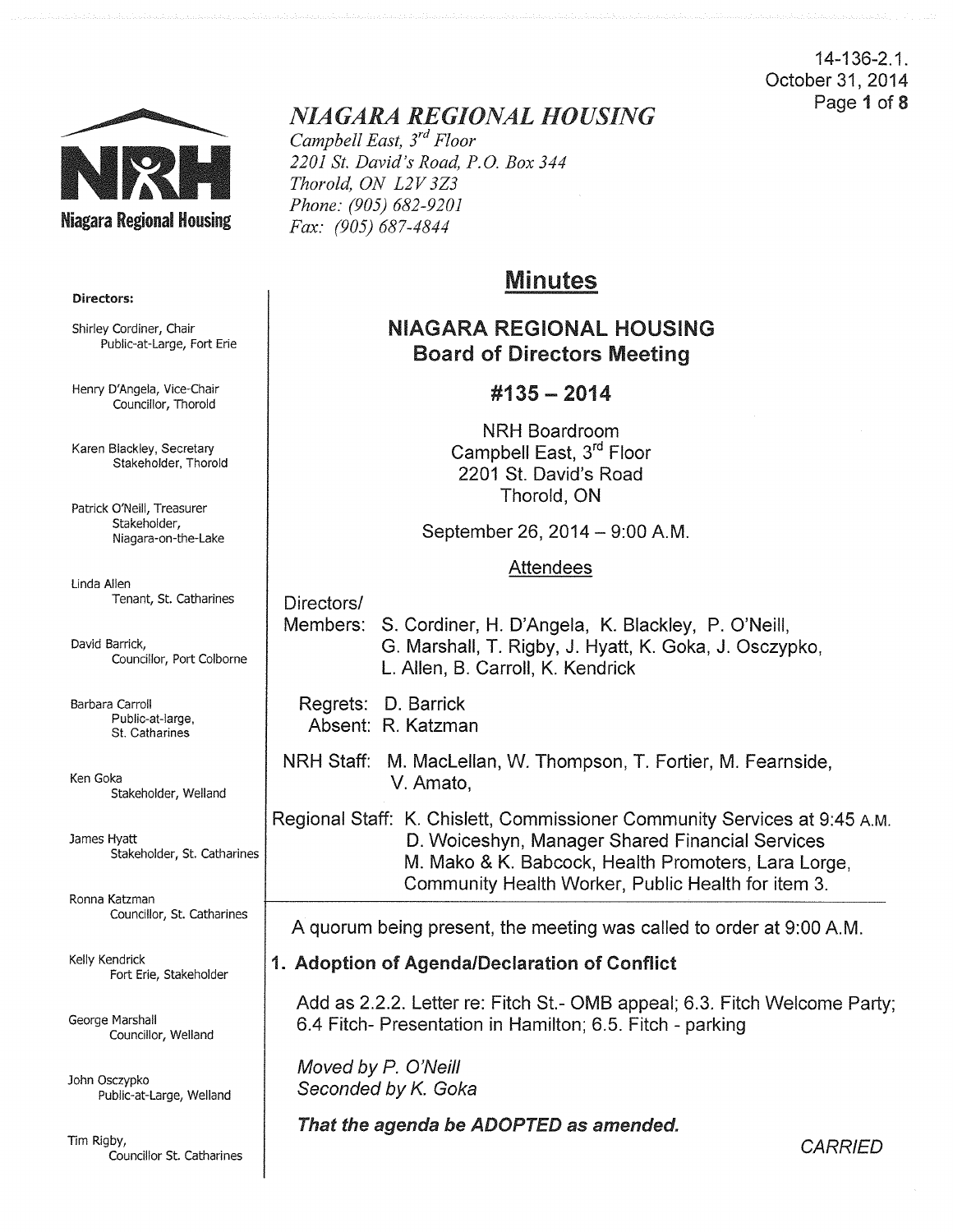Page 2 of 8

No conflicts of interest were declared at this time.

# 2. Approval of Minutes

2.1. Minutes of the August 22, 2014 Meeting

Moved by *T.* Rigby Seconded by J. Hyatt

That the minutes of the August 22, 2014 meeting be ADOPTED.

**CARRIED** 

2.2. Business Arising- Closed Session 9:03A.M.

The only staff present were M. Maclellan, M. Fearnside and V. Amato.

Moved by *K.* Blackley Seconded by J. Osczypko

# That the NRH Board of Directors MOVE INTO closed session to consider information of a confidential nature regarding litigation or potential litigation, including matters before administrative tribunals, affecting the municipality or local board concerning an update on Broadoak & Fitch St. legal action.

**CARRIED** 

2.2.1. Broadoak Update

K. Kendrick declared a conflict with Micron with whom she does business and left the meeting.

9:08A.M. M. Fearnside left the meeting; K. Kendrick returned to the meeting.

2.2.2. Fitch St.

H. D'Angela declared a conflict and left the room after learning that the claimant had retained the firm for which his wife works.

2.2.a. 9:30A.M. Moved by *K.* Blackley Seconded by *K.* Kendrick

That the NRH Board of Directors RISE with report.

**CARRIED** 

Staff was directed to carryout instructions received in Closed Session.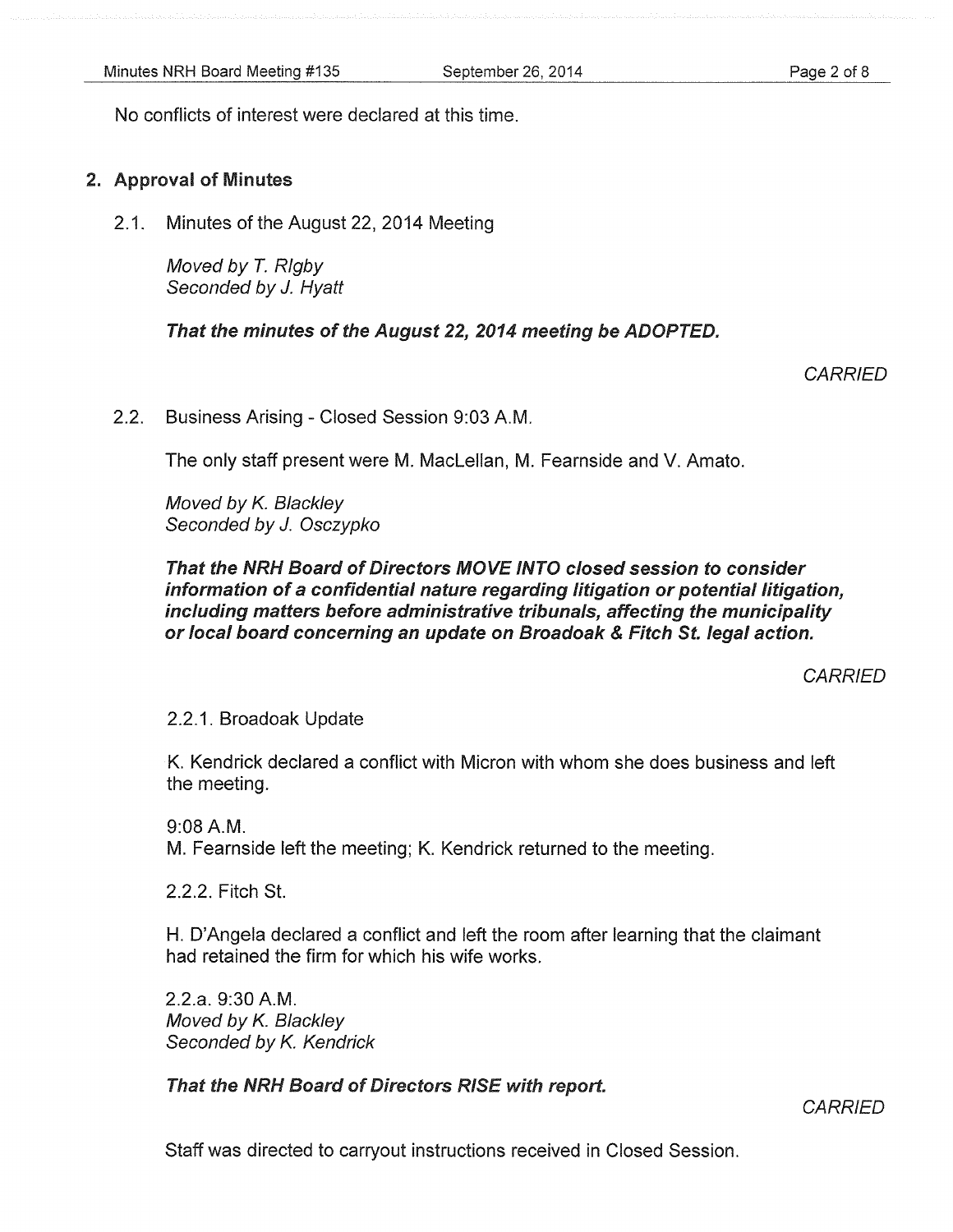M. Fearnside, T. Fortier, W. Thompson and D. Woiceshyn joined the meeting.

3. Presentation - CASTLE Project (Creating Access to Screening and Training in the Living Environment)

Marty Mako and Karen Babcock, Health Promoters and Lara Lorge, Community Health Worker from the Region's Public Health Department attended to report back on work started in February 2013.

CASTLE uses a new peer to peer approach to encourage cancer screening in populations that historically underutilize cancer screening tests. Residents may not be aware that screening is available or may require assistance with transportation etc. NRH communities of Rykert, Buckley and Mclaughlin were selected

Project leaders link with community agencies already working in these communities to build trusting relationships. In-kind contributions from community partners exceeded the original grant amount.

Several props (ex. "mammograhams") used at screening events were distributed, demonstrating how the message was brought to those who might not have a high level of understanding about the screening processes.

Anticipated in the near future, is McMaster's evaluation of the project over six regions and Brock's evaluation of the Niagara project.

Public Health plans to continue the work beyond 2014, integrating other health issues into the program.

K. Chislett joined the meeting at 9:45 A.M.

# 4. Staff Reports

4.1. 2014 Business Plan Update – Report 14-135-4.1.

Moved by *T.* Rigby Seconded by K. Kendrick

That Niagara Regional Housing Board of Directors APPROVES the September 26, 2014 update on the 2014 NRH Business Plan.

**CARRIED**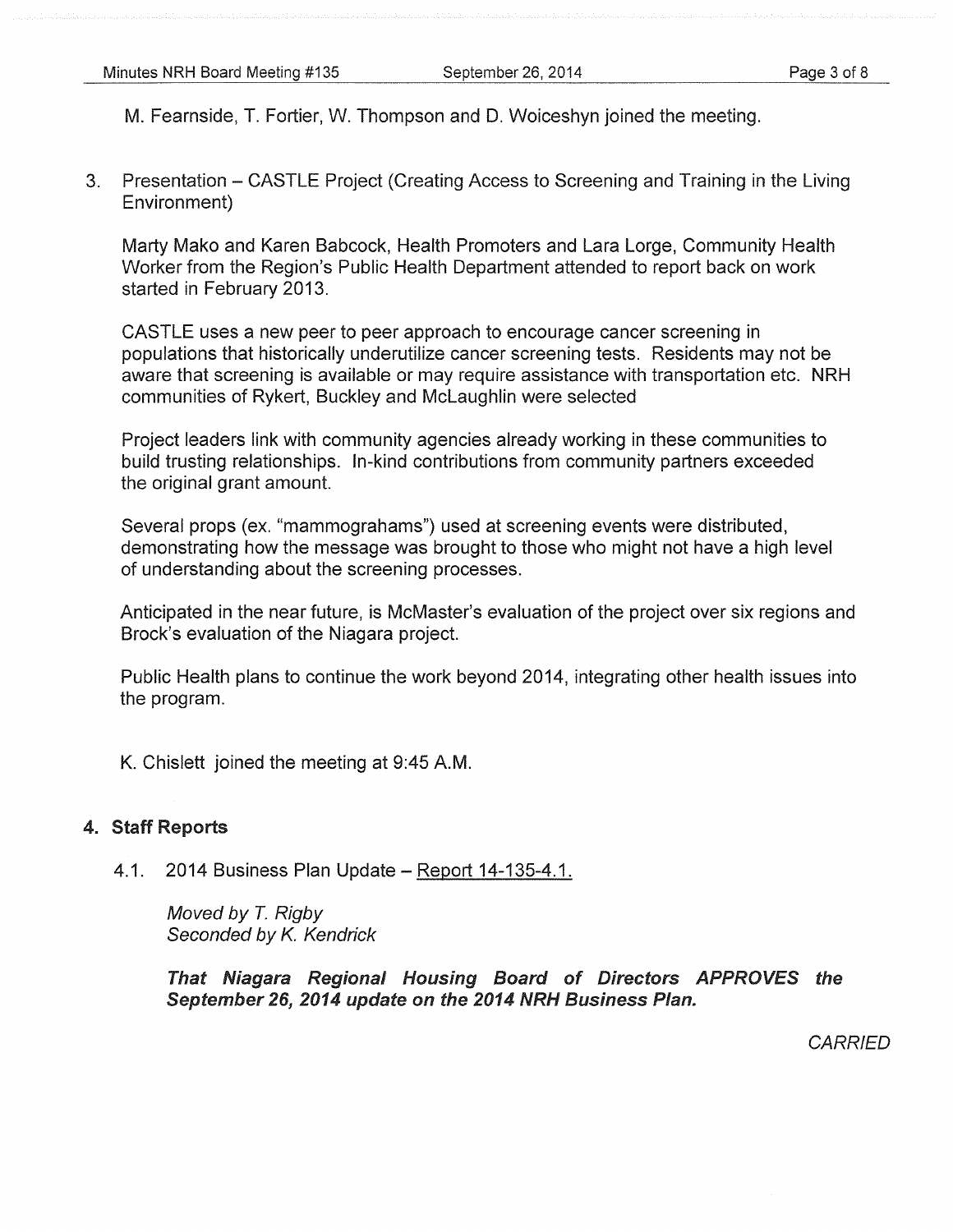4.2. Housing Services Act Local Areas of Flexibility - Local Priority Groups -Report 14-135-4.2.

Moved by K. Blackley Seconded by P. O'Neill

That the following local priority groups for Niagara Regional Housing's centralized waiting list system BE APPROVED:

- 1. SPP (Special Priority Policy) (mandated)
- 2. Overhoused
- 3. Urgent consisting of Mobility Barrier and Extreme Hardship subcategories
- 4. Homeless (I in 10 vacancies)

**CARRIED** 

K. Chislett confirmed that in certain cases Community Services can subsidize moving costs.

4.3. Director Performance Survey- Report 14-135-4.3.

Clarification: some questions would require the Director to have knowledge of other Directors understanding; ie. Question #25. In those situations take Board Members to mean "I as a Board Member"

Directors were asked to complete and return to V. Amato at the October meeting in preparation for a Planning Session early in 2015..

4.4. Proposed 2015 Board and Executive Committee Meeting Schedule  $-$  Item 14-135-4.4.

The following changes were requested: February and May Executive Committee meetings to February 10<sup>th</sup> and May 12<sup>th</sup> and the August Board meeting date to the  $14<sup>th</sup>$ .

Moved by P. O'Neill Seconded by H. D'Angela

That Niagara Regional Housing Board of Directors APPROVES the 2015 Board and Executive Committee Meeting Schedule as amended.

**CARRIED** 

Staff to forward the revised meeting schedule to Directors

Action by: V. Amato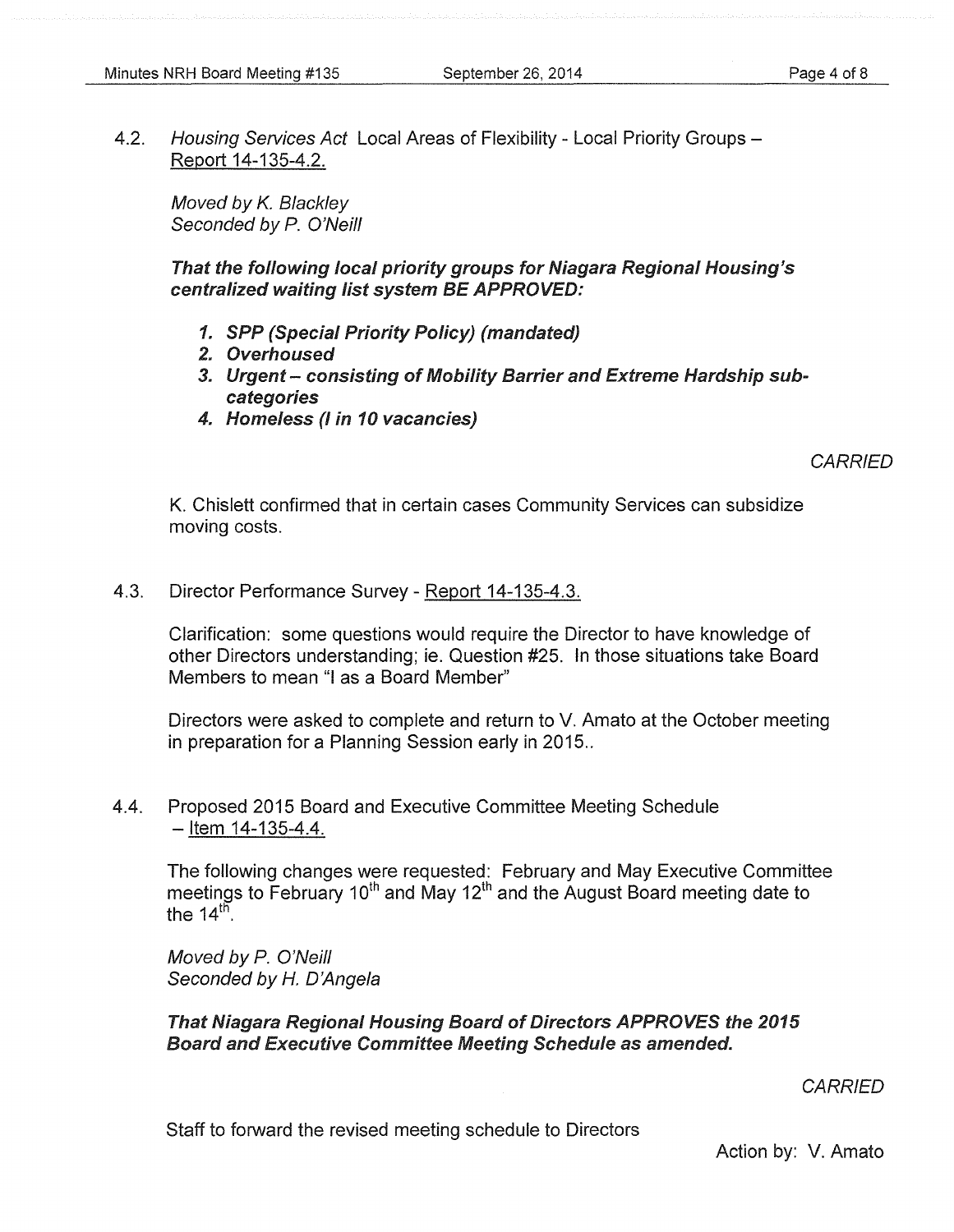4.5. Action Item- NRH Rent per Square Foot- Report 14-135-4.5.

Moved by *K.* Kendrick Seconded by *T.* Rigby

That the Niagara Regional Housing Board of Directors RECEIVES report 14-135-4.5., Action Item- NRH Rent per Square Foot for information.

**CARRIED** 

4.6. Investment in Affordable Housing for Ontario- 2014 Extension Program- Year 1 Program Delivery Fiscal Plan (PDFP) - Report 14-135-4.6.

Directors were advised that the Administration agreement with the Province has been signed by the Regional Chair and Regional Clerk.

Moved by *T.* Rigby Seconded by *K.* Blackley

That the Program and Delivery Fiscal Plan (PDFP) for Year 1 under the Investment in Affordable Housing in Ontario (IAH)- 2014 Extension program, as presented in report 14-135-4.6., BE APPROVED.

**CARRIED** 

4.7. Arrears- Housing Operations- Report 14-135-4.7.

Moved by P. O'Neill Seconded by H. D'Angela

That the Niagara Regional Housing Board of Directors RECEIVE report 14-135-4.7., Arrears - Housing Operations for information.

**CARRIED** 

4.8. Report CAO 13-2014- Niagara Regional Housing (NRH) Shared Services Agreement (SSA)- Report 14-135-4.8.

Staff advised that this report, in response to CAO 13-2014, provides clarification and recommends that any further investigation of the scope of services offered under the SSA, use the relevant business cases as a starting point in order to avoid duplication of work.

Moved by P. O'Neill Seconded by *K.* Blackley

1. That the NRH Board RECEIVES Report CAO 13-2014 Niagara Regional Housing (NRH) - Shared Services Agreement; and,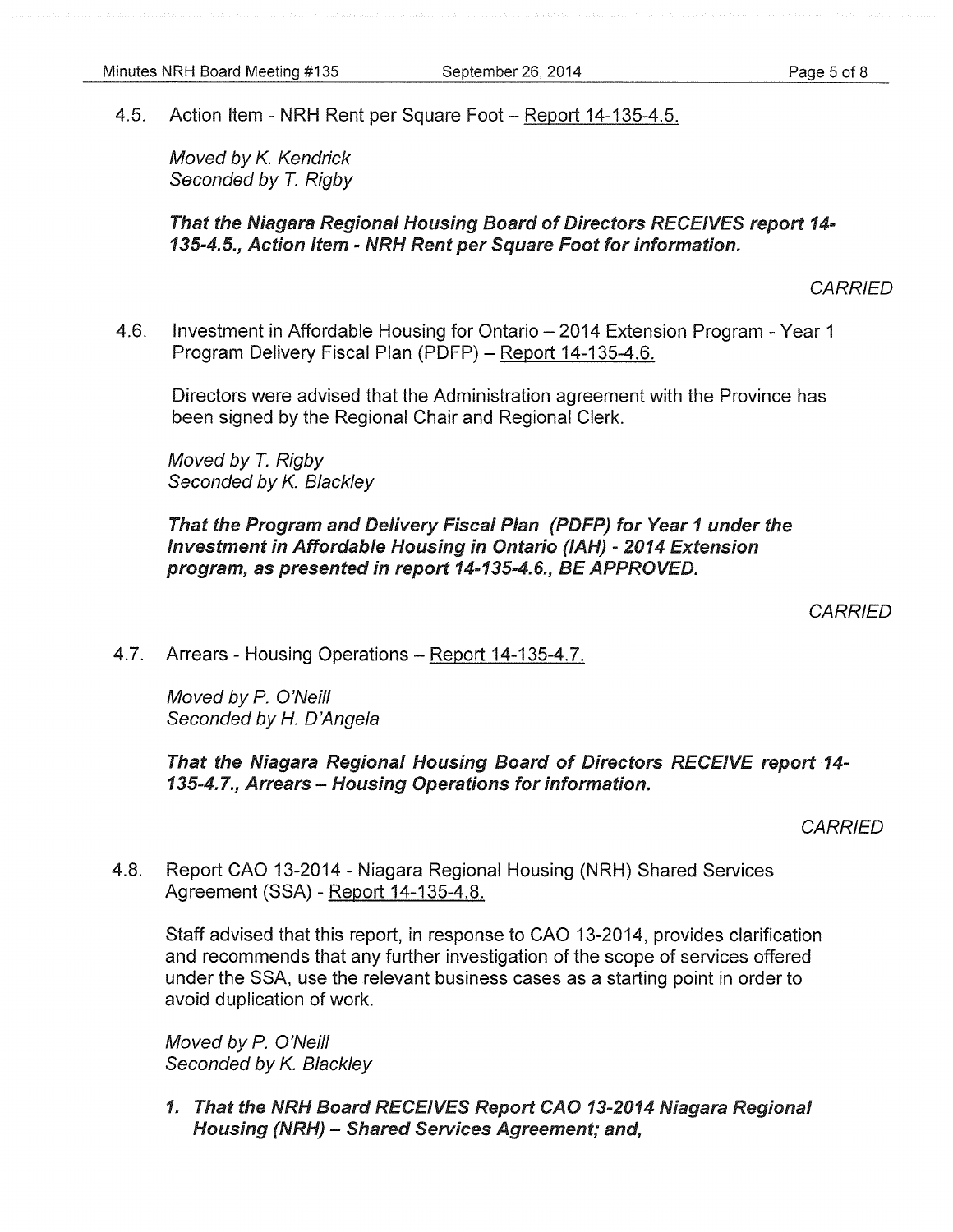# 2. That the NRH Board DIRECTS NRH Board Chair to send a response to the Regional Chair on the concerns raised by Report CAO 13-2014

**CARRIED** 

4.9. Bowden Street Community Development - Report 14-135-4.9.

Moved by *T.* Rigby Seconded by B. Carroll

That the Niagara Regional Housing Board of Directors APPROVE the ranking of the Bowden Street community as "healthy" and not in need of community development funds through NRH.

**CARRIED** 

### 5. New Business

There was no new business

#### 6. General Manager's Report

6.1 Financial Statements as at August 31, 2014

Staff advised that some variances have been addressed in the 2015 budget. The salaries and employee benefits lines are a result of positions being filled later in the year; maintenance and repairs in owned units are chronically underfunded.

Moved by J. Osczypko Seconded by P. O'Neill

## That the Niagara Regional Housing Board of Directors RECEIVES the Financial Statements as at August 31, 2014.

**CARRIED** 

6.2. NRH Sections of Niagara Region's 2014 Asset Management Plan

The General Manager reviewed NRH sections with Directors.

6.3. Fitch Street, Weiland, Tenant Welcome Event

Directors were invited to a BBQ celebrating tenants and partnerships of Fitch St., Welland at 5:00 P.M. Tuesday, September 30, 2014. Unfortunately, there is a media blackout; media attendance would constitute a breach of the agreement signed by the Regional Chair and Clerk.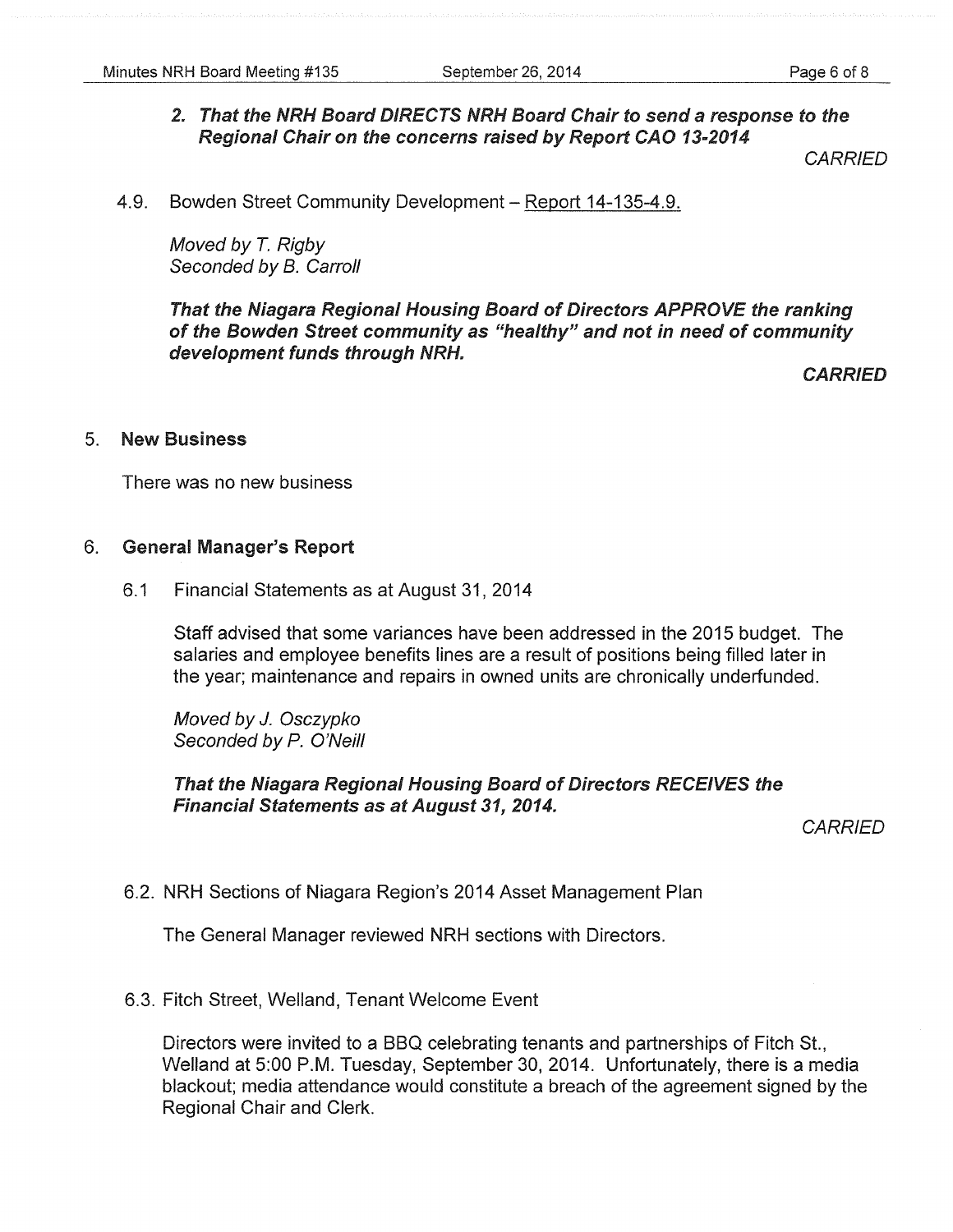#### 6.4. Fitch St.- Presentation in Hamilton

Canada Mortgage and Housing Corporation (CMHC) has requested NRH to present the Fitch St. video, shown to Council on September 11, at Hamilton's National Housing Day event on November  $21<sup>st</sup>$ . The theme is Housing and Aging in Hamilton.

#### 6.5. Parking at Fitch St.

Parking at Fitch St. is not in violation of OMB or City of Weiland rulings; NRH did not request a variance.

In order to create maximum parking, areas originally planned as green space were eliminated to create additional parking spaces which also include one short term tenant drop off parking space. The number of accessible parking spaces was increased from the required 2 spots to 4 accessible parking stops.

All parking spaces have been assigned and NRH will maintain a waiting list for parking spots. All perspective new tenants are advised that there are no additional parking spaces and are advised that if they own a car, they would not be able to park on-site and should make alternate arrangements.

Staff is currently investigating parking space in the mall across the road on a tenant pay basis and intends to set up a meeting with the City of Weiland, Plaza owner and invite the community.

Staff was directed to meet with the City staff and Plaza Owner, prior to meeting with the community.

#### 7. Committee Reports

#### 7.1. Appeals

Minutes of the September 2, 2014 Appeal hearings were provided for Information.

#### 7.2. Tenant Advisory Group

Minutes of the June 18, 2014 Tenant Advisory Group meeting were provided for information.

Moved by B. Carroll Seconded by *T.* Rigby

That the NRH Board of Directors RECEIVES the committee minutes as noted above.

**CARRIED**